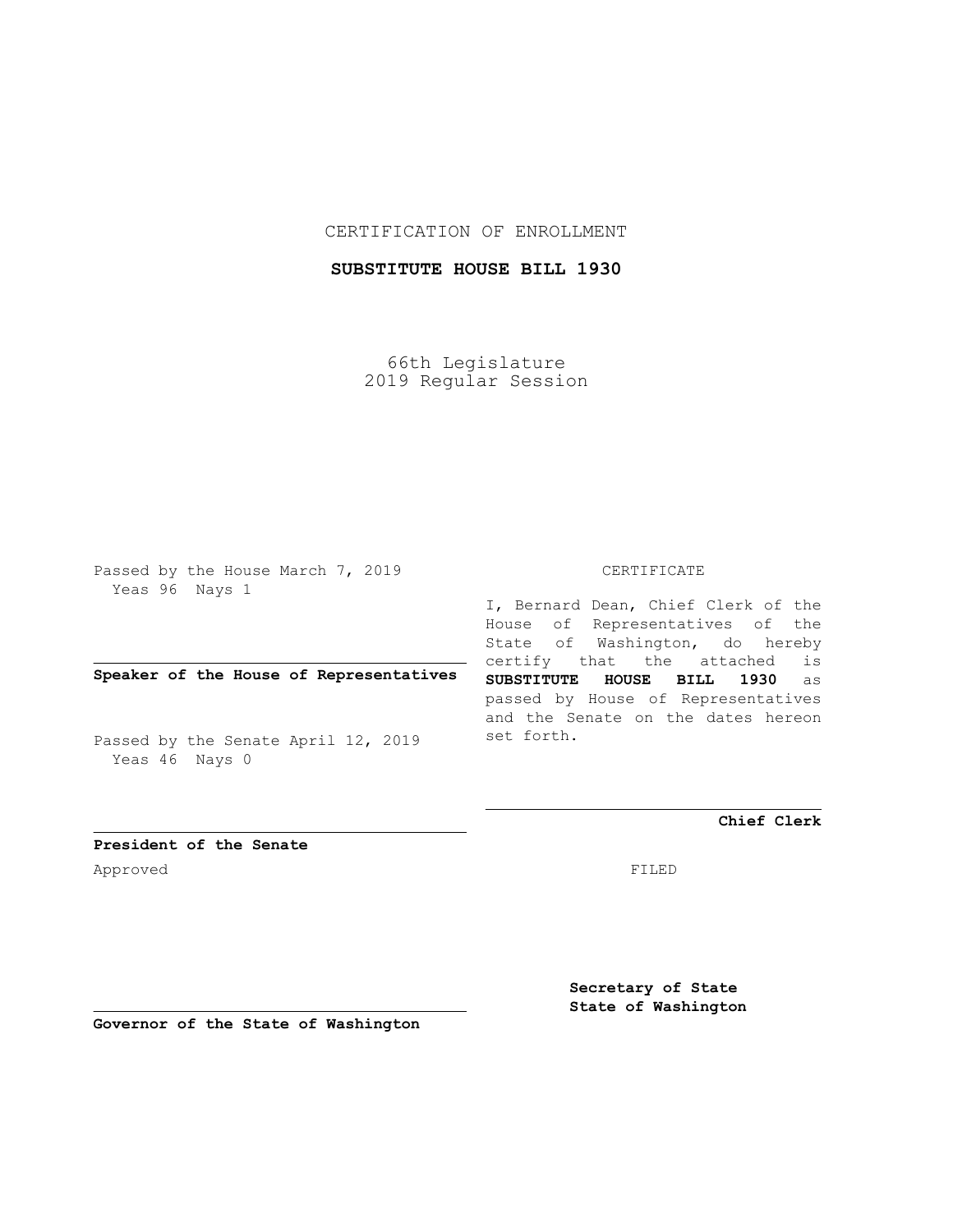### **SUBSTITUTE HOUSE BILL 1930**

Passed Legislature - 2019 Regular Session

### **State of Washington 66th Legislature 2019 Regular Session**

**By** House Labor & Workplace Standards (originally sponsored by Representatives Doglio, Dolan, Jinkins, Reeves, Shewmake, Stanford, Pollet, Macri, Senn, and Ormsby)

READ FIRST TIME 02/22/19.

1 AN ACT Relating to providing reasonable accommodation for the 2 expression of breast milk in the workplace; and amending RCW 43.10.005.3

4 BE IT ENACTED BY THE LEGISLATURE OF THE STATE OF WASHINGTON:

5 **Sec. 1.** RCW 43.10.005 and 2017 c 294 s 3 are each amended to read as follows:6

7 (1) The definitions in this subsection apply throughout this 8 section unless the context clearly requires otherwise.

 (a) "Employer" has the same meaning as and shall be interpreted consistent with how that term is defined in RCW 49.60.040, except that for the purposes of this section only the threshold of employees 12 must be fifteen or more.

13 (b) "Pregnancy" includes the employee's pregnancy and pregnancy-14 related health conditions, including the need to express breast milk.

15 (c) "Reasonable accommodation" means:

16 (i) Providing more frequent, longer, or flexible restroom breaks; 17 (ii) Modifying a no food or drink policy;

18 (iii) Job restructuring, part-time or modified work schedules, 19 reassignment to a vacant position, or acquiring or modifying 20 equipment, devices, or an employee's work station;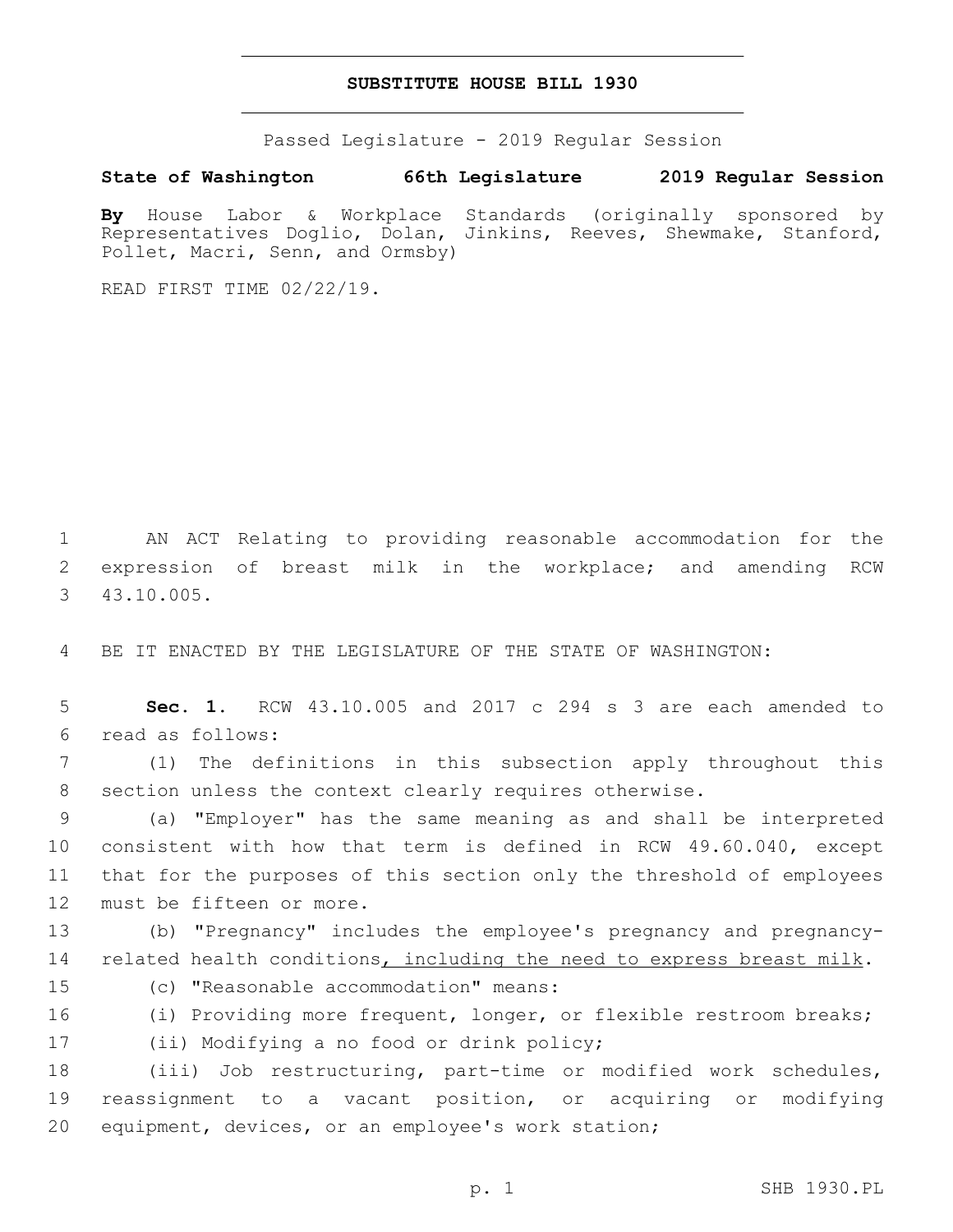(iv) Providing seating or allowing the employee to sit more 2 frequently if her job requires her to stand;

 (v) Providing for a temporary transfer to a less strenuous or 4 less hazardous position;

 (vi) Providing assistance with manual labor and limits on lifting;6

(vii) Scheduling flexibility for prenatal visits; ((and))

 (viii) Providing reasonable break time for an employee to express breast milk for two years after the child's birth each time the employee has need to express the milk and providing a private 11 location, other than a bathroom, if such a location exists at the 12 place of business or worksite, which may be used by the employee to 13 express breast milk. If the business location does not have a space 14 for the employee to express milk, the employer shall work with the employee to identify a convenient location and work schedule to 16 accommodate their needs; and

17 (ix) Any further pregnancy accommodation an employee may request, and to which an employer must give reasonable consideration in consultation with information provided on pregnancy accommodation by the department of labor and industries or the attending health care 21 provider of the employee.

 (d) "Undue hardship" means an action requiring significant difficulty or expense. An employer may not claim undue hardship for 24 the accommodations under  $(c)$  (i), (ii), and (iv) of this subsection, 25 or for limits on lifting over seventeen pounds.

(2) It is an unfair practice for any employer to:

 (a) Fail or refuse to make reasonable accommodation for an employee for pregnancy, unless the employer can demonstrate that doing so would impose an undue hardship on the employer's program, 30 enterprise, or business;

 (b) Take adverse action against an employee who requests, declines, or uses an accommodation under this section that affects the terms, conditions, or privileges of employment;

 (c) Deny employment opportunities to an otherwise qualified employee if such denial is based on the employer's need to make reasonable accommodation required by this section;

 (d) Require an employee to take leave if another reasonable accommodation can be provided for the employee's pregnancy.

 (3) An employer may request that the employee provide written certification from her treating health care professional regarding

p. 2 SHB 1930.PL